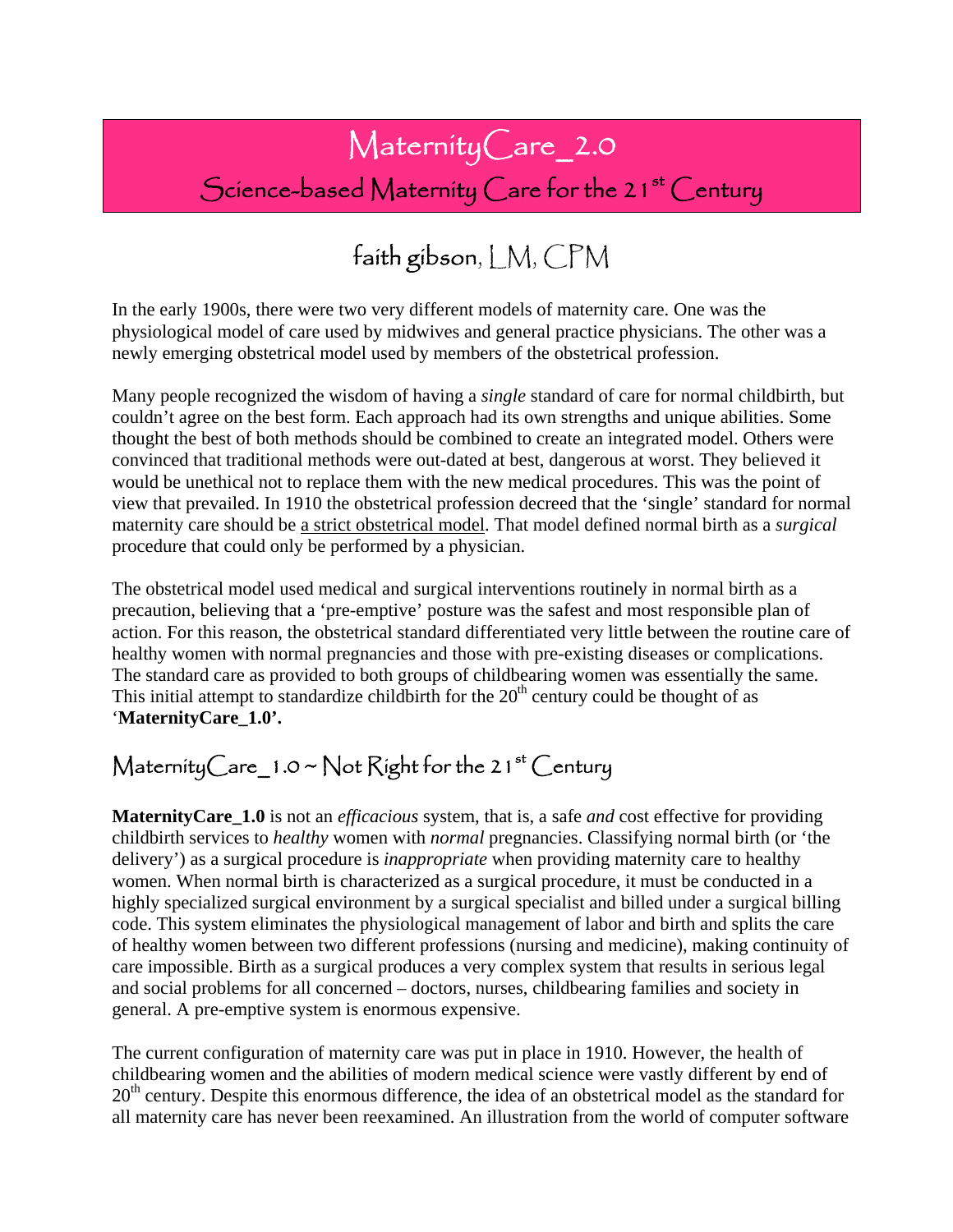may be useful. The first release of a software program is called the 1.0 version. After being used in the real world by thousands of people, problems begin to emerge and it must be upgraded to remain relevant and to preserve its utility. Unfortunately the 1.0 version of our obstetrically-based maternity care system has never undergone this kind of upgrade.

In the late  $19<sup>th</sup>$  and early  $20<sup>th</sup>$  century, life in the US was hard and dangerous for everyone. There was no way to prevent or treat contagious and life-threatening infections like tuberculosis, diphtheria and typhoid fever. Modern diagnostic methods did not yet exist; there were no antibiotics or safe blood products. In particular, childbearing women faced many serious and even fatal dangers. Many of the diseases that affected childbearing women at the turn of the  $20<sup>th</sup>$  century were associated with poverty, malnutrition, disease, overwork and forced childbearing. As the educational level and standard of living in the United States rose, the situation got better. Advances in maternal-child health in the 20th century are primarily the result of improvements in public health and economic conditions.

The health of the general population improved as the benefits of medical science became more widely available. The most fundamental contributions to maternal-infant health were brought about by public sanitation, better access to education, a better diet, adequate housing, improved working conditions, appropriate access to medical care when needed, the safety net of social programs and access to contraception. Twentieth century obstetrics played an important role for those with complications of pregnancy and childbirth, but was unable to make normal childbirth safer for those who were already healthy.

Now, in the 21st century, the health of the childbearing population is generally excellent. Approximately 70% of childbearing women are still healthy and have normal pregnancies at the end of nine months, a statistic comparable to other developed countries. Even for older mothers, problems associated with delayed childbearing are primarily infertility and prematurity, neither of which are relevant to giving birth normally at term. However the relationship of the obstetrical model to normal childbirth has changed very little since it was standardized in 1910. It still applies a fixed set of obstetrical interventions to both low and high risk women. In 1910 the induction of labor and operative delivery was rare (under 10%) but the rate has *increased* every decade for nearly a hundred years.

At this point in our history, the rate of pregnancy complications is small fraction of what it was in the early 1900s. None the less, the rate of obstetrical interventions has sky-rocketed and is dramatically disproportionate to the rate of complicated pregnancies. In a remarkably healthy population of women in 2004-05, a quarter of all labors were induced. The combined rate of episiotomies, forceps, vacuum extraction and Cesarean sections performed on healthy mothers is *over 70 percent*. The ratio of operative deliveries is even higher for women with complicated pregnancies.

A recent Harris poll of childbirth practices in the US revealed that an average of seven serious medical and surgical interventions had become the norm for healthy women giving birth in the obstetrical system. [Listening to Mothers Survey, MCA, 2002 & 2004]. These finding are confirmed by data collected by the federal government. The use of obstetrical interventions to manipulate labor - - induction or augmentation of labor or scheduling cesarean sections -- can make childbirth more predictable. Since1989, births have become more frequent on weekdays compared to weekends. The question is whether this predictability makes childbirth better for mothers and babies. So far,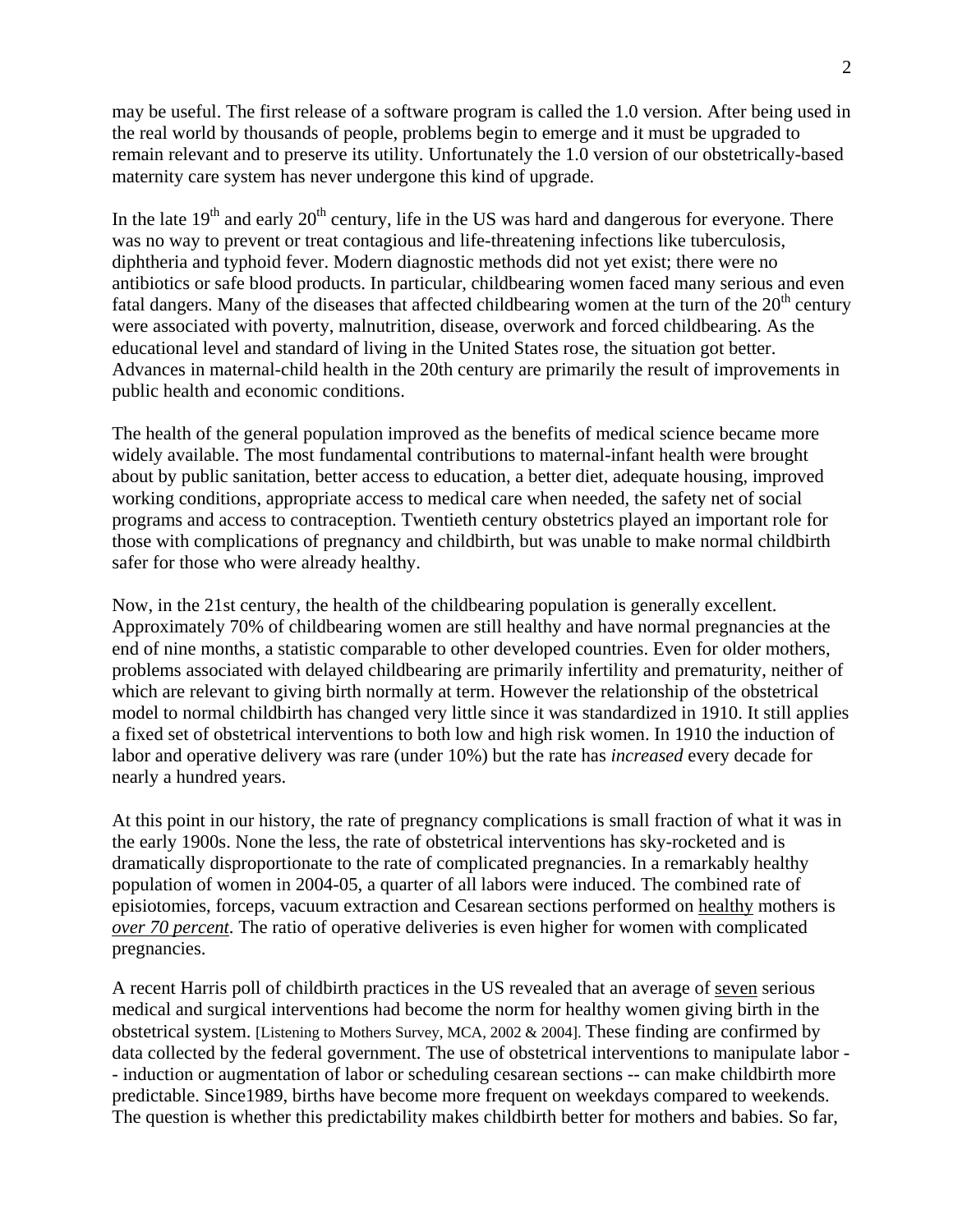the evidence suggests that a very high ratio of interventions are being visited on women who benefit little (or not at all!) and who are sometime actually harmed by medically-unnecessary interventions.

The US Cesarean section rate in 2004 was 29.1%, at a cost of 14.6 **b**illion dollars. Every year **Cesarean section is the single most frequently performed hospital procedure**. Unfortunately, the increasing rate of Cesareans over the last 30 years has not improved perinatal outcomes. Data from several sources identifies the cost of Cesarean surgery to be at least twice that of vaginal birth. The Obstetrical profession predicts that rate of C-section will double in the next generation. Hospitals are beginning to build or remodel their maternity units in anticipation of an expected 50% Cesarean section rate by the beginning of the next decade.

Government statistics currently identify health care expenditures in the US as 1/6 (17%) of our total GDP. The average ratio of GDP devoted to healthcare in other developed countries is significantly less – only 11 to 14%. In America 20% of that hefty healthcare budget is spent on obstetrical services. The most common reason for hospitalization among women is pregnancy and childbirth, with about 4.4 million hospital stays each year due to obstetric conditions (a 1/3 of all hospitalizations). Maternity care accounts for 3.4% of GNP. The cost of maternity care for the healthy portion of the childbearing population is **2.38%** of our total **GDP**.

After a century of obstetrically-based maternity care, the US continues to spend far more on childbirth than any other country in the world. The five countries with the best maternal-infant statistics all employ physiological management as the standard for providing normal childbirth services to healthy women. Despite our extraordinary expenditures of professional time and money, the US is unable to match the better outcomes enjoyed by many other industrialized countries at a *far less* cost. We are 28<sup>th</sup> in perinatal mortality and 14<sup>th</sup> in maternal mortality.

Taken together, this double-whammy puts American companies at a distinct *disadvantage in the global economy*. High levels of expensive of interventions and the large number of iatrogenic or nosocomial complications associated with interventions must be added to the cost of the US products and services. This reflects higher insurance premiums to cover the large number obstetrical interventions and to treat mothers and babies with chronic conditions or permanent disabilities resulting from these unnecessary interventions. A 50% Cesarean section rate (which is 2 to 10 times more costly than physiological birth) will not benefit the manufacturing and service industries the US in their attempt to compete successfully in the world market.

#### Improved Public Discourse & Public Policy Debate

In light of the extraordinary expense associated with MaternityCare\_1.0 and the many old and new ways that are known to increases the rate of normal, uncomplicated childbirth, our 1910 system of medicalized care should be reexamined. With this inquiry, many problems that have lead to excessive levels of intervention – particularly the overuse of labor induction and Cesarean surgery -- will become clear and permit us to reverse the current upward spiral of costly obstetrical care.

A spirited public discourse on a more appropriate form of care for health women has become necessary. Public health scientists, journalists, childbearing families and of course physicians and midwives should all participate. This re-examination must start with the decisions made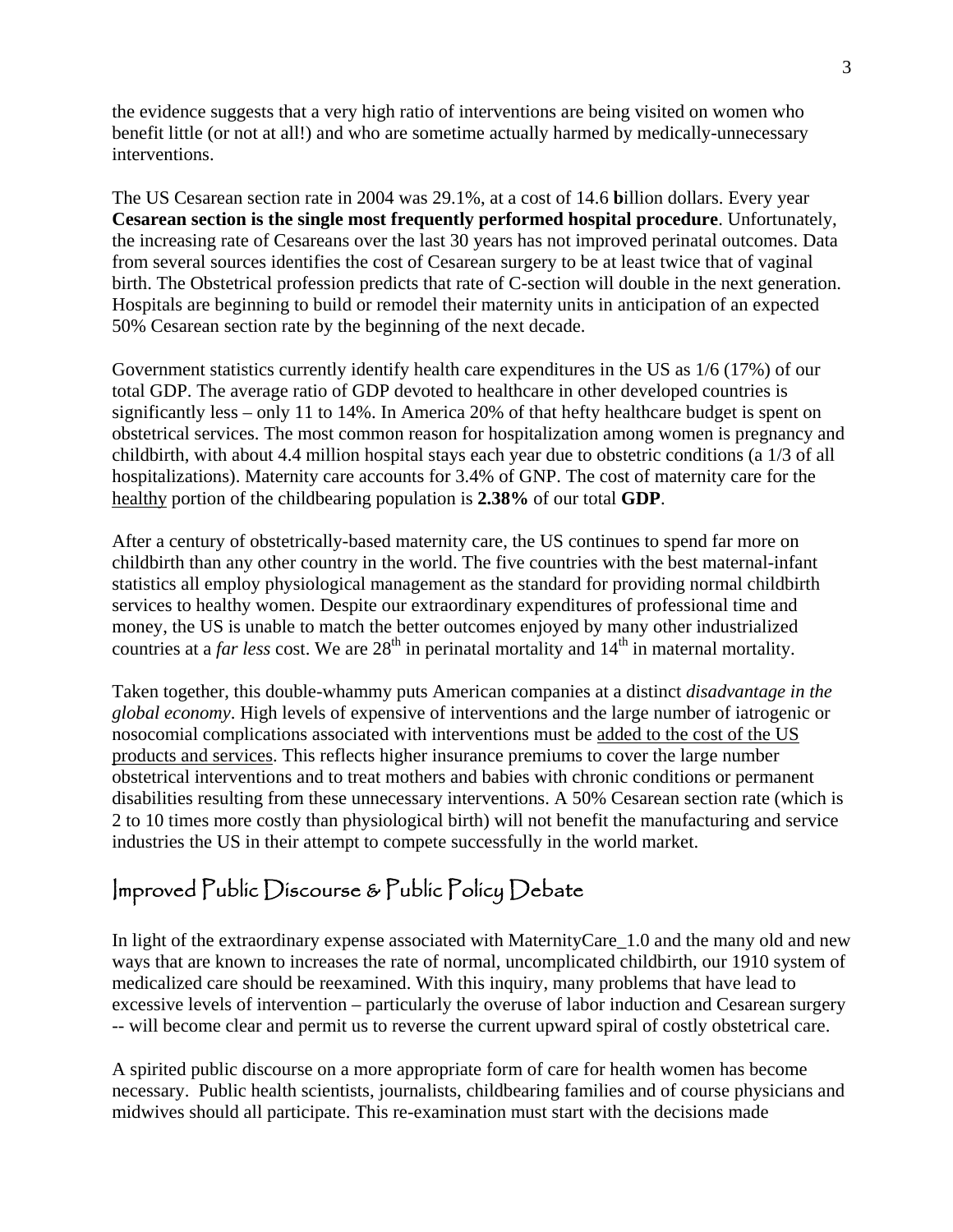unilaterally in the early  $20<sup>th</sup>$  century by obstetricians, as nothing in modern science supports the idea that normal maternity care should be a strict obstetrical model or that normal birth benefits from being conducted as a *surgical* procedure. We need to revisit those odd notions and create a *single* standard of care for normal childbirth that utilizes the strengths of each system. This would deliver on the early promise of the 20<sup>th</sup> century to finally create an integrated or 'best of both worlds' model – MaternityCare 2.0 as the new standard for the  $21<sup>st</sup>$  century.

### Maternity Care 2.0 ~ The World-Wide Evidence-based Standard

Physiological management is the evidenced-based model of maternity care used world wide. Physiological is: …"..in accord with, or characteristic of, the normal functioning of a living organism" (Stedman's 1995 Medical Dictionary definition of "physiological"). The principles of physiology can be used by all birth attendants and in all birth settings.

Physiological management of labor and birth is associated with the *lowest* rate of maternal and perinatal mortality and is *protective* of the mother's pelvic floor. It has the *best* psychological outcomes and the *highest* rate of breastfed babies. Dependence on physiological principles results in the *fewest* number of medical interventions, *lowest* rates of anesthetic use, obstetrical complications, episiotomy, instrumental deliveries, Cesarean surgery, post-operative Cesarean complications and delayed or downstream complications of Cesareans in future pregnancies.

Physiological management is both *safe and cost-effective*. It takes into account the **positive influence of gravity** on the stimulation of labor, dilatation of the cervix and decent of the baby through the bony pelvis. Maternal mobility not only helps this process move along but also diminishes the mother's perception of pain, perhaps by stimulating endorphins. Effective labor support always addresses the mother's pain, her fears and privacy needs so that labor can progress spontaneously, reducing or eliminating the need for medical interventions, pain medication and anesthesia. Maternity Care 2.0 acknowledges the right of healthy, mentally-competent childbearing women to have control over the manner and circumstance of normal labor and birth.

A long over-due and much needed reform of our national health care policy would integrate these physiological principles with the *best advances in obstetrical medicine* to create a single, evidence-based standard for all healthy women. Physiological management should be the foremost standard for all healthy women with normal pregnancies, used by all practitioners (physicians and midwives) and for all birth settings (hospitals, homes, birth centers). This model of normal childbirth includes the *appropriate use of obstetrical intervention for complications* or at the mother's request.

In a rehabilitated system, obstetricians, family practice physicians and professional midwives would all enjoy a mutually respectful relationship that acknowledged each other as players on the same team – that of cooperatively providing safe and cost effective care. Under this system, the individual management of pregnancy or childbirth would be determined by the *health status of the childbearing woman and her unborn baby,* in conjunction with the mother's stated preferences, rather than by the *occupational status of the care provider* (physician, obstetrician, or midwife). At present, *who* the woman seeks care *from* (doctor vs. midwife) determines *how* she is cared for. This is illogical in the extreme, just as it is irrational to impose a single standard of obstetrics by uniformly exposing healthy women to interventionist practices.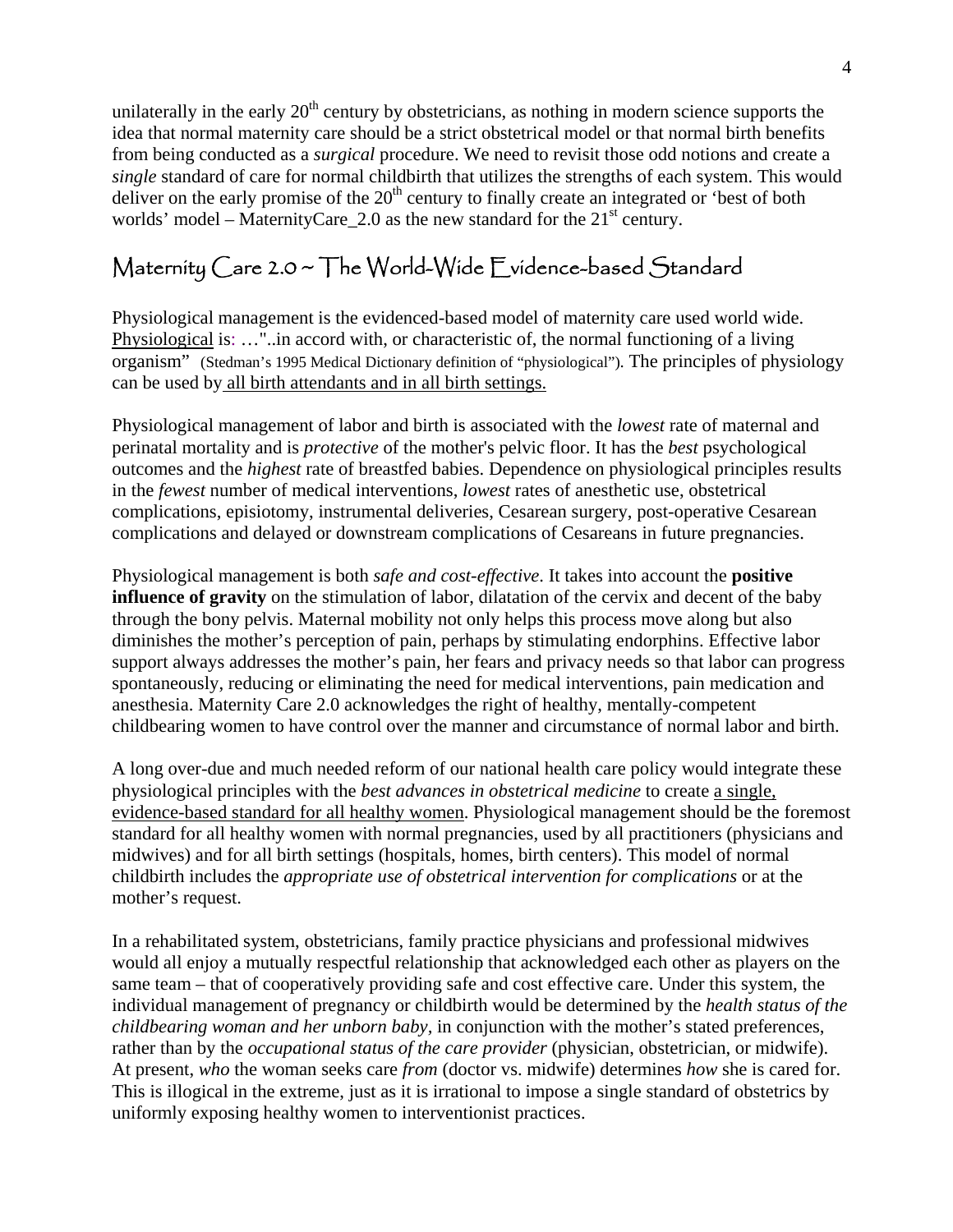One crucial factor in the rehabilitation of our maternity care system would be a new, non-surgical billing code for physiologically-managed labor and birth, one that recognizes the value of continuity of care and fairly compensated the caregiver for his or her time. This is in contrast to the current billing code that rewards *procedure-intensive* care and penalizes the kind of timeintensive, one-on-one care that prevents complications, improves outcomes and thus lowers the overall cost of birth-related care and ultimately, the cost to the insurer. The 1910 version of insurance reimbursement may be penny-wise but it is also pound foolish.

At present, care during labor is billed primarily by the hospital for the nursing staff's time. Birth (billed as 'the delivery') is coded as a surgical procedure performed by a medically licensed attendant. Care during the 30-60 minute vaginal birth 'procedure' is disproportionately rewarded, reimbursing the birth attendant many times more than the professionals who provided care during the long hours of labor. And yet, without effective care during labor, a safe normal birth is unlikely to occur. The reimbursement system is out of balance. It needs to be re-examined and corrected.

A second pervasive problem with our 1910 version is a tort law system that currently provides life-long immunity from being sued when an elective Cesarean delivery is performed. The family's right to recover damages for surgery-related complications or death is waived by the patient when she consents to the surgery. Unless the physician commits an *egregious surgical error*, everything else in the cascade of 'normal' intra-operative, post-operative, delayed and downstream complications, including post-Cesarean complications in a subsequent pregnancy, is off limits to litigation. This oxymoronic situation needs to be re-examined and incentives built into the legal system that appropriately favor normal birth *instead* of granting special immunity for performing elective interventions.

Systematic reform is also a major economic issue. In order to retain a competitive edge the global economy, the vast majority of societies depend on the use of physiological principles -- hightouch, low-tech -- and other cost-effective methods to facilitate normal childbirth. The US must also utilize these safe and cost-effective forms of normal childbirth services in order to compete in the world-wide economy. Unfortunately, the art of normal birth was lost in the US, discarded a hundred years ago by an obstetrical profession that saw little value in the physiological process. This situation was made worse by the malpractice crisis, followed by 30 years of defensive medicine.

Every year the number of obstetricians who have stopped attending births rises sharply. This is a combined result of sky-rocketing malpractice costs and baby-boomer generation of physicians nearing retirement. Their natural replacements -- 21<sup>st</sup> century medical students -- have quite a different relationship to the practice of medicine than previous generations. The current crop of students tends not to see the medical profession as a humanitarian vocation. Instead, a large proportion of today's graduates are choosing specialties with bankers' hours and dramatically reduced 'on-call' schedules. **The steady attrition of obstetrical providers is here to stay**. In another decade, the few obstetricians still in practice and the many perinatologists will be approaching professional midwives, inquiring about a partnership to cover the normal births. We urgently need to upgrade the 1910 'one-size fits all' version to MaternityCare\_2.0 – a standard of excellence that blends the best of both disciplines to provide the best possible care to a  $21<sup>st</sup>$ Century population of healthy new mothers and babies.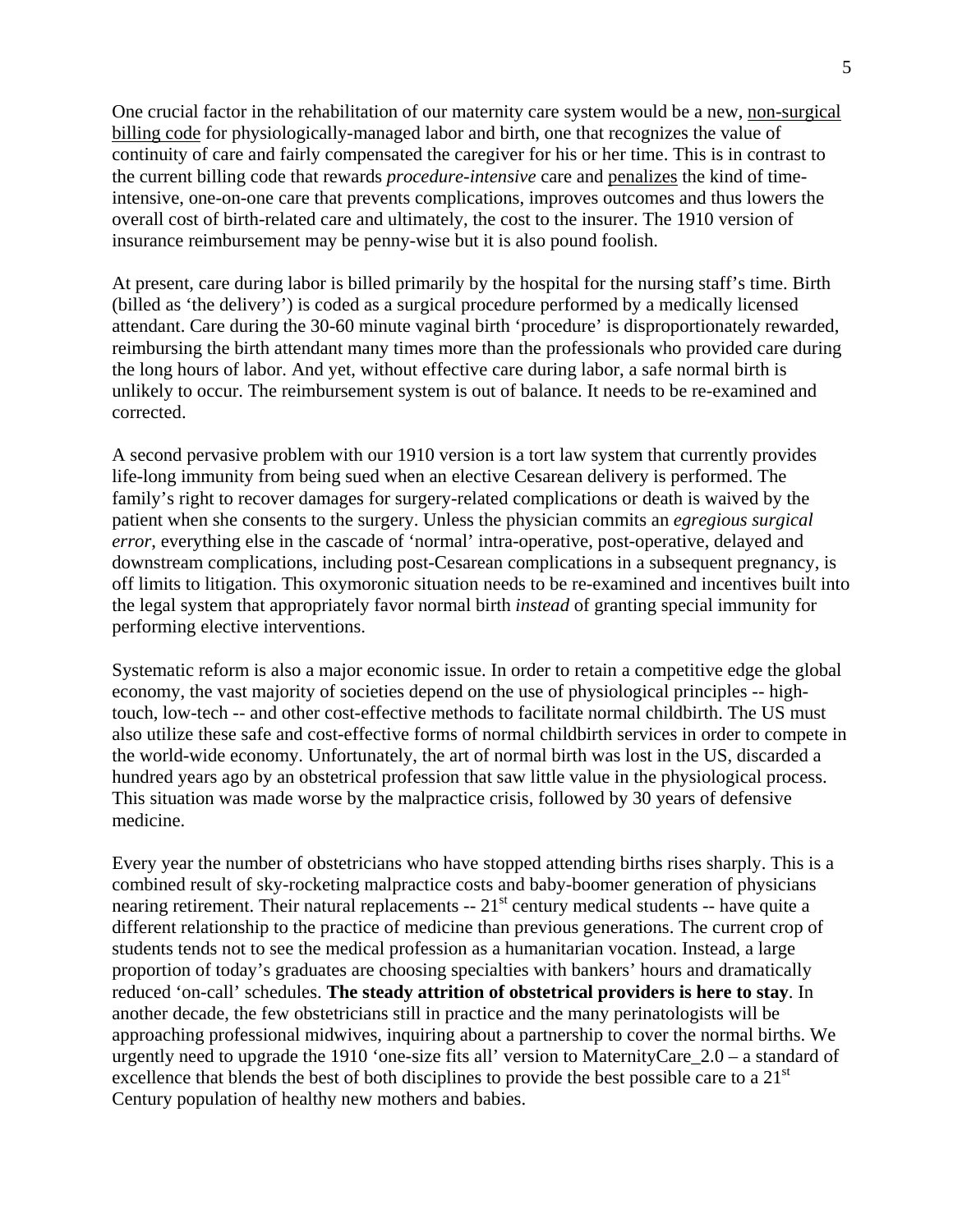### Maternity Care 2.0 by the year 2020

Physiological principles, in combination with the *best advances in obstetrical medicine,* would create a single, evidence-based standard of maternity care for all healthy women, to be used by all practitioners -- physicians and midwives -- and in all birth settings -- hospitals, homes, birth centers.

Changes necessary to bring about physiological management as the foremost standard of care:

- **Acknowledgement that normal labor and birth is a single contiguous biological**  process that benefits most from the principles of physiological management and continuity of care, unless the *mother herself* requests a medical model of intervention
- A **non-surgical billing code for physiological management** of normal intrapartum events that values the professional's time as highly as it does the performance of medical and surgical procedures
- **Third party payers that fairly reimburse all practitioners** for time spent facilitating normal childbirth, as this type of direct care helps avoid the need for medical and surgical intervention, as well as added costs and complications of medical and surgical procedures
- **Medical educators must teach the principles of physiological management**, in conjunction with experienced professional midwives, to medical students, interns and residents; practicing physicians to routinely utilize these principles and technical skills
- **Hospital labor & delivery units to be primarily staffed by professional midwives**, with spontaneous normal births primarily attended by the hospital midwives; national incentives for experienced L&D nurses who wish to retrain for hospital-based midwifery practice to do so at minimal expense to themselves
- **Tort law (medical malpractice) reforms to be enacted,** so that professional birth attendants are not inappropriately judged by outdated criteria that is not evidence-based; formulation of a new and realistic guidelines for caregiver liability for normal birth

The challenge for the 21<sup>st</sup> century is to bring about a fundamental **restructuring of maternity care** in the United States that benefits all it citizens, taxpayers and national goals.